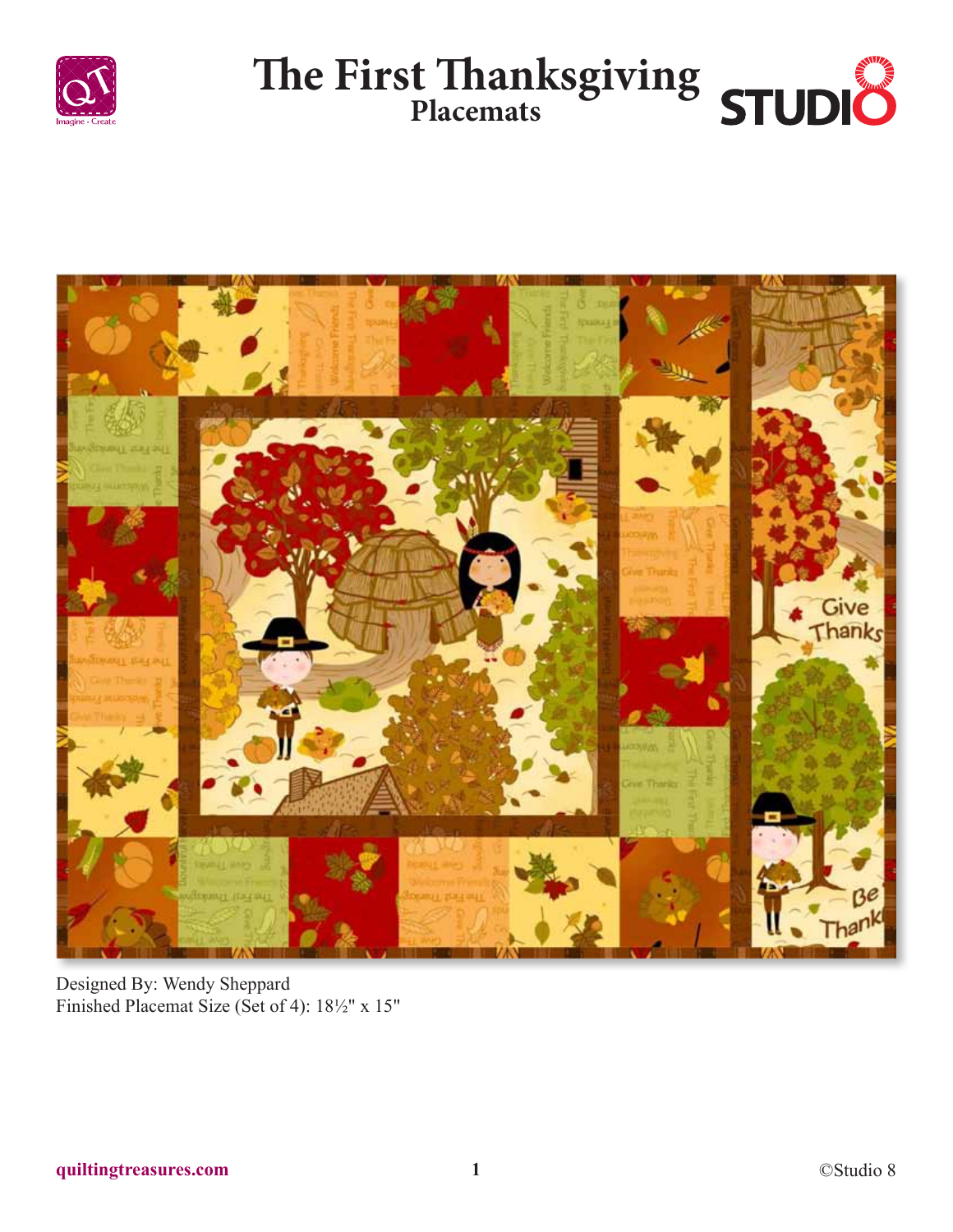

# **The First Thanksgiving Placemats**



| Yards<br>Design:<br>23316 T<br>¼<br>$\frac{1}{4}$<br>23317 S<br>23317 R<br>$\frac{1}{4}$<br>$\frac{1}{4}$<br>23319 O<br>$\frac{1}{4}$<br>23319 H<br>23319 A<br>$\frac{1}{4}$<br>23315 S (Note: This<br>$\frac{3}{4}$<br>fabric is directional.)<br>23318 A (Binding)<br>* Each placement re-<br>quires two 21/4" strips<br>$\frac{5}{8}$<br>pieced to make one<br>continuous<br>binding strip.<br>22" x 20" Piece of Backing<br>Fabric for Each Placemat<br>22" x 20" Piece of Batting<br>for Each Placemat<br><b>Basic Sewing Supplies</b> |                            |  |
|---------------------------------------------------------------------------------------------------------------------------------------------------------------------------------------------------------------------------------------------------------------------------------------------------------------------------------------------------------------------------------------------------------------------------------------------------------------------------------------------------------------------------------------------|----------------------------|--|
|                                                                                                                                                                                                                                                                                                                                                                                                                                                                                                                                             | <b>FABRIC REQUIREMENTS</b> |  |
|                                                                                                                                                                                                                                                                                                                                                                                                                                                                                                                                             |                            |  |
|                                                                                                                                                                                                                                                                                                                                                                                                                                                                                                                                             |                            |  |
|                                                                                                                                                                                                                                                                                                                                                                                                                                                                                                                                             |                            |  |
|                                                                                                                                                                                                                                                                                                                                                                                                                                                                                                                                             |                            |  |
|                                                                                                                                                                                                                                                                                                                                                                                                                                                                                                                                             |                            |  |
|                                                                                                                                                                                                                                                                                                                                                                                                                                                                                                                                             |                            |  |
|                                                                                                                                                                                                                                                                                                                                                                                                                                                                                                                                             |                            |  |
|                                                                                                                                                                                                                                                                                                                                                                                                                                                                                                                                             |                            |  |
|                                                                                                                                                                                                                                                                                                                                                                                                                                                                                                                                             |                            |  |
|                                                                                                                                                                                                                                                                                                                                                                                                                                                                                                                                             |                            |  |
|                                                                                                                                                                                                                                                                                                                                                                                                                                                                                                                                             |                            |  |
|                                                                                                                                                                                                                                                                                                                                                                                                                                                                                                                                             |                            |  |
|                                                                                                                                                                                                                                                                                                                                                                                                                                                                                                                                             |                            |  |
|                                                                                                                                                                                                                                                                                                                                                                                                                                                                                                                                             |                            |  |
|                                                                                                                                                                                                                                                                                                                                                                                                                                                                                                                                             |                            |  |
|                                                                                                                                                                                                                                                                                                                                                                                                                                                                                                                                             |                            |  |
|                                                                                                                                                                                                                                                                                                                                                                                                                                                                                                                                             |                            |  |
|                                                                                                                                                                                                                                                                                                                                                                                                                                                                                                                                             |                            |  |
|                                                                                                                                                                                                                                                                                                                                                                                                                                                                                                                                             |                            |  |
|                                                                                                                                                                                                                                                                                                                                                                                                                                                                                                                                             |                            |  |
|                                                                                                                                                                                                                                                                                                                                                                                                                                                                                                                                             |                            |  |

**STUDI** 

#### **Cutting Directions:**

*Notes: Cutting instructions will make a set of four placemats. A widthwise cut* **(WOF)** *is from selvage to selvage.*

# **23316-T (brown turkey toss print)**

*Pieced Block*

• Cut (2) 3" x **WOF** strips. Subcut (16) 3" x 3" squares.

# **23317-S (cream leaf print)**

*Pieced Block*

• Cut (2) 3" x **WOF** strips. Subcut (16) 3" x 3" squares.

# **23317-R (red leaf print)**

*Pieced Block*

• Cut (2) 3" x **WOF** strips. Subcut (16) 3" x 3" squares.

# **23319-O (orange tonal)**

*Pieced Block* • Cut (2) 3" x **WOF** strips. Subcut (16) 3" x 3" squares.

# **23319-H (green tonal)**

*Pieced Block*

• Cut (2) 3" x **WOF** strips. Subcut (16) 3" x 3" squares.

# **23319-A (brown tonal)**

- *Pieced Block*
- Cut (4) 1" x **WOF** strips. Subcut (8) 1" x 9½" and (8) 1" x 10½" rectangles.

# *Sashing*

• Cut (2) 1" x **WOF** strips. Subcut (4) 1" x 15½" rectangles.

# **23315-S (focal print)**

#### *Pieced Block*

• Cut (1) 9½" x **WOF** strip. Fussy cut (4) 9½" squares, selecting desired scene.

#### *Side Border*

• Cut (1) 15½" x **WOF** strip. Subcut (4) 3½" x 15½" rectangles.

# **Block Assembly:**

**1.** Referring to Diagram 1, sew one 1" x 9½" brown tonal rectangle to the opposite sides of one 9½" focal print square. Sew one 1" x 10½" brown tonal rectangle to each remaining opposite sides of the focal print square. Block center should now measure  $10\frac{1}{2}$ " x  $10\frac{1}{2}$ ".

#### **Placemat Diagram 1**



# **quiltingtreasures.com 2**